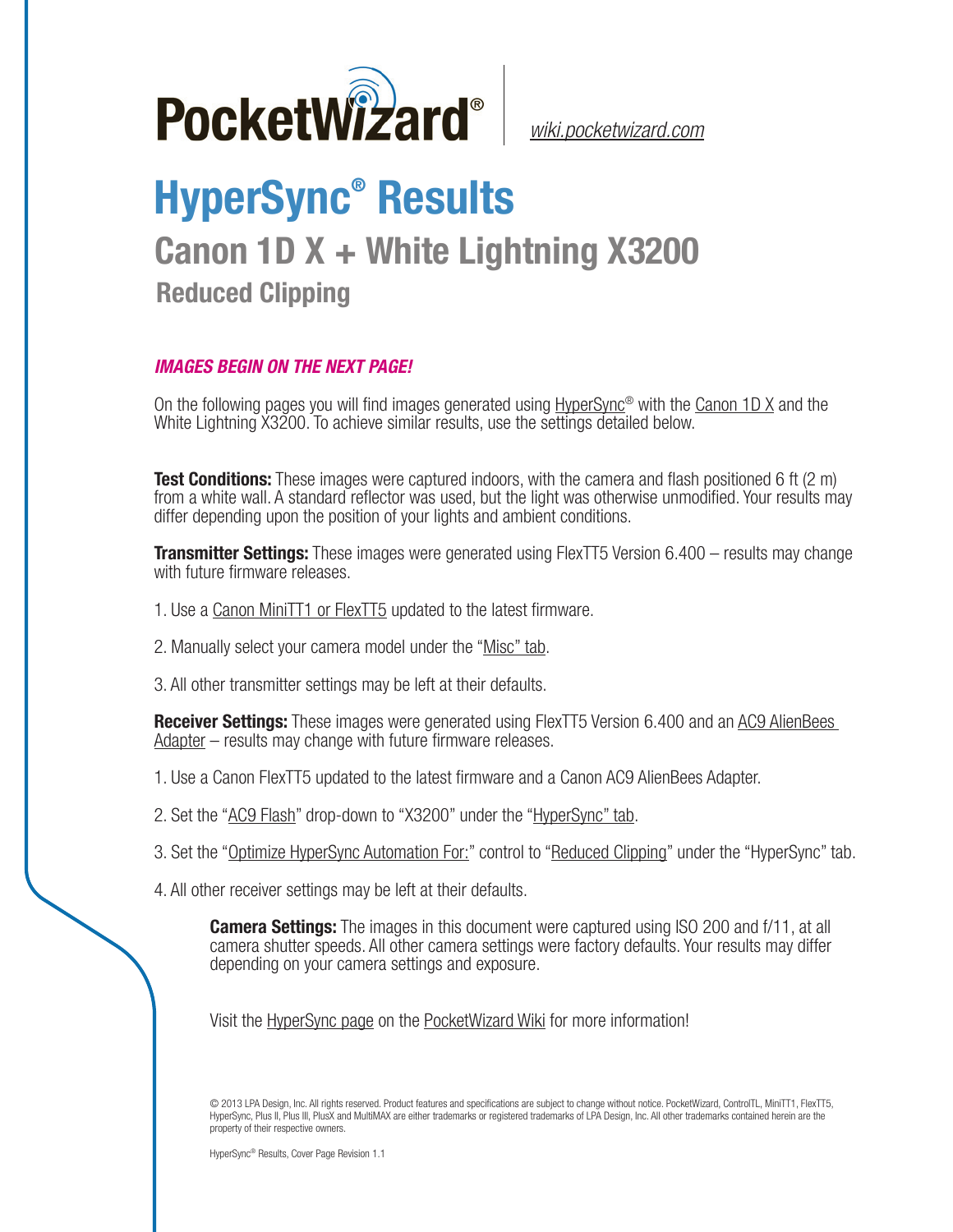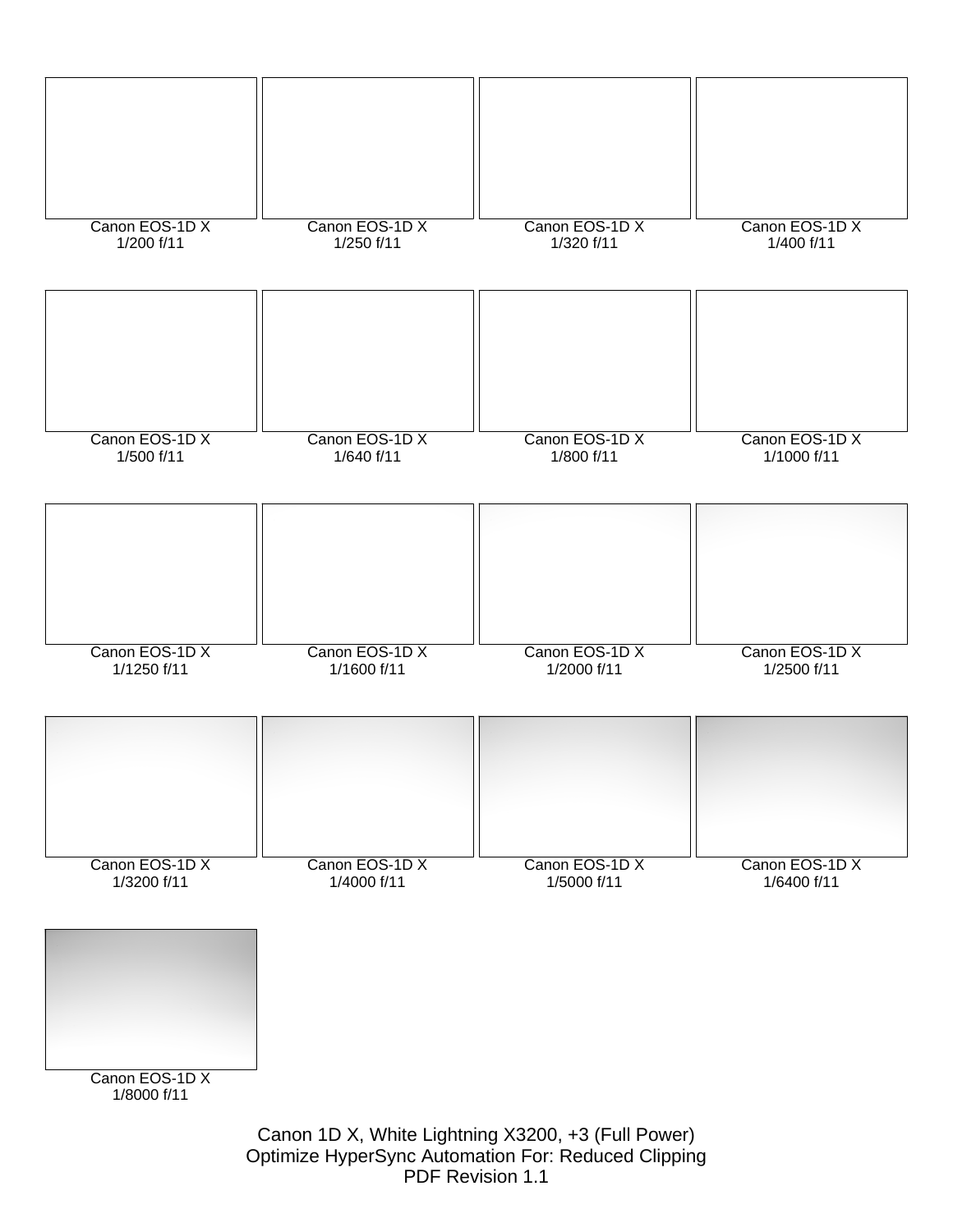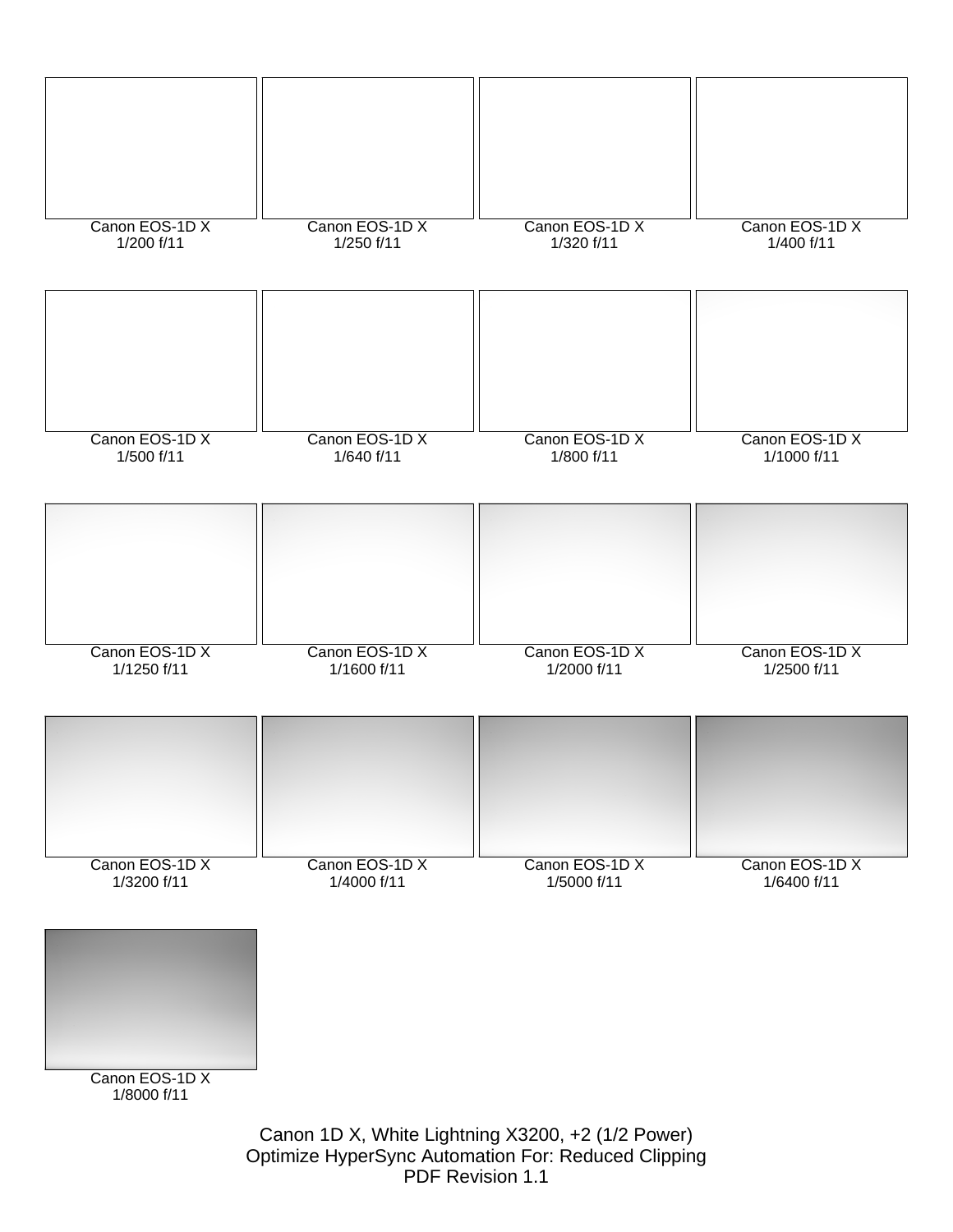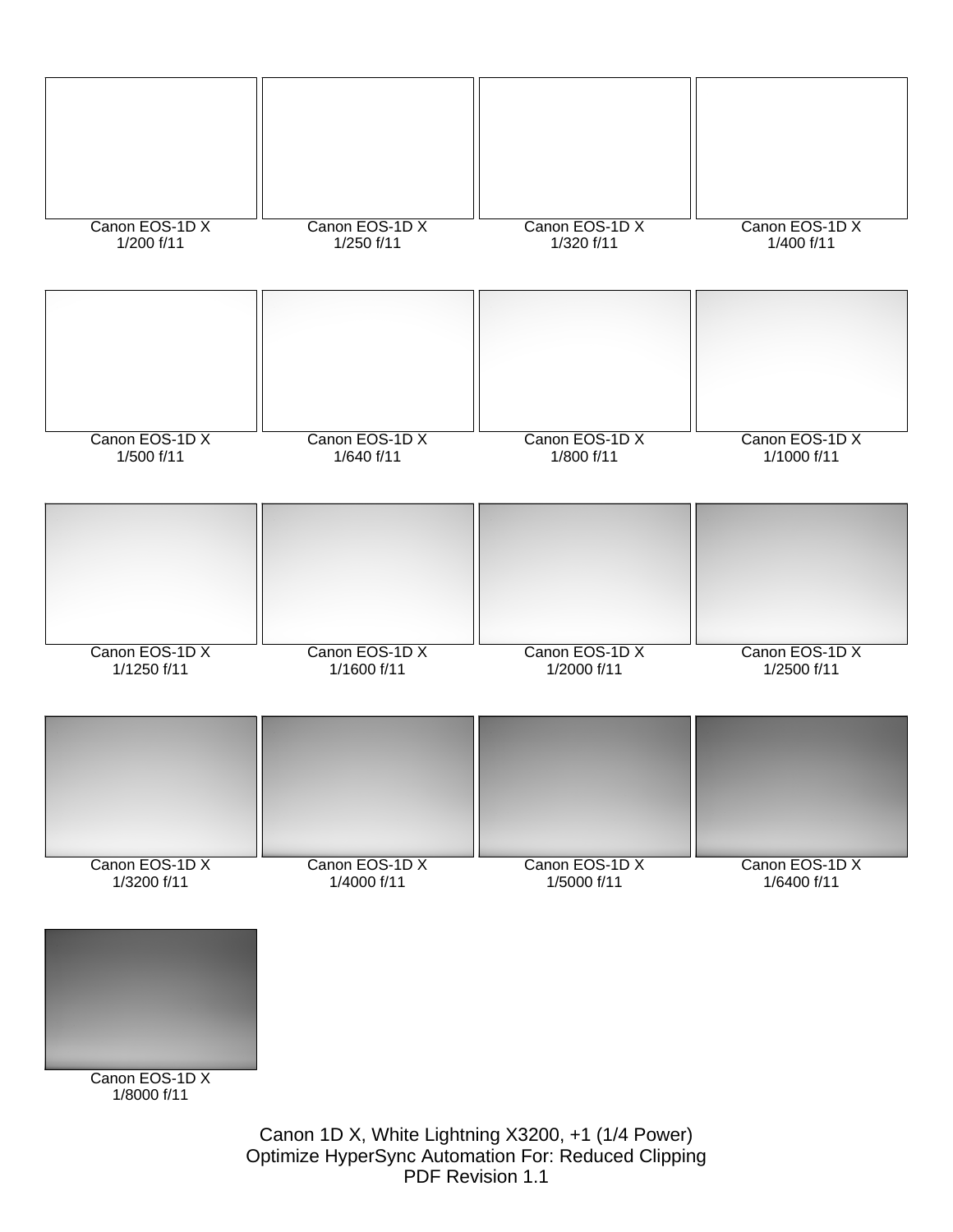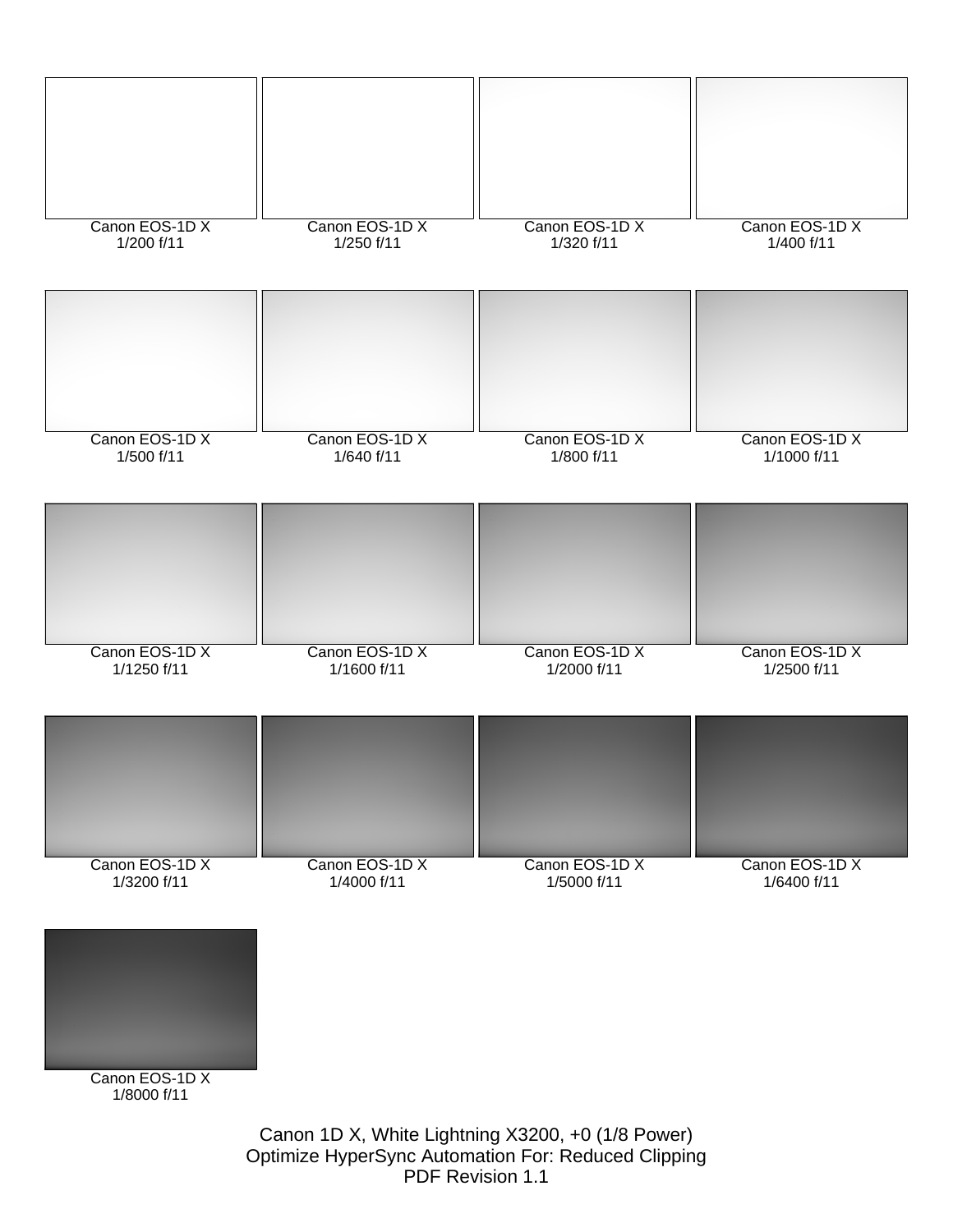

PDF Revision 1.1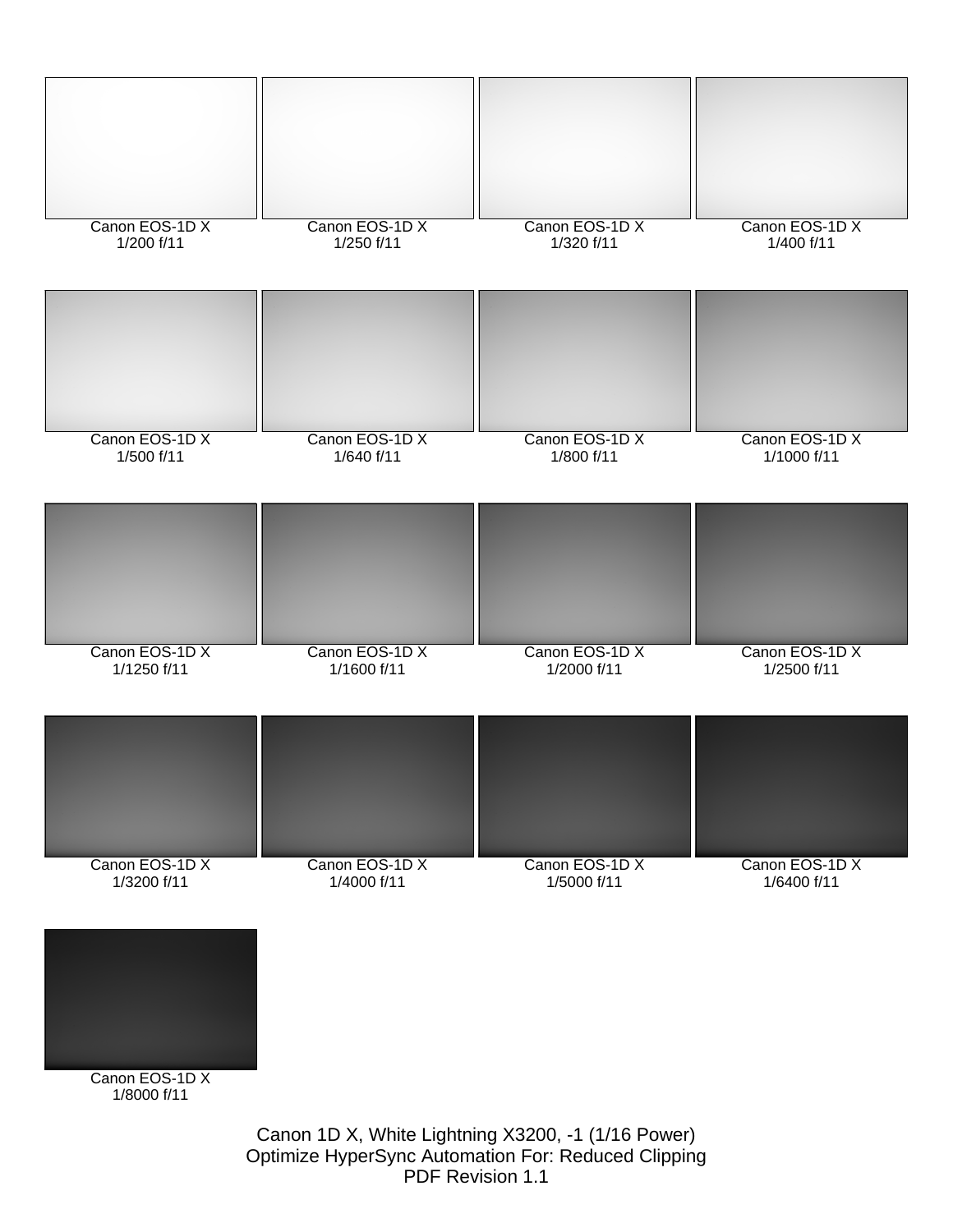

Optimize HyperSync Automation For: Reduced Clipping PDF Revision 1.1